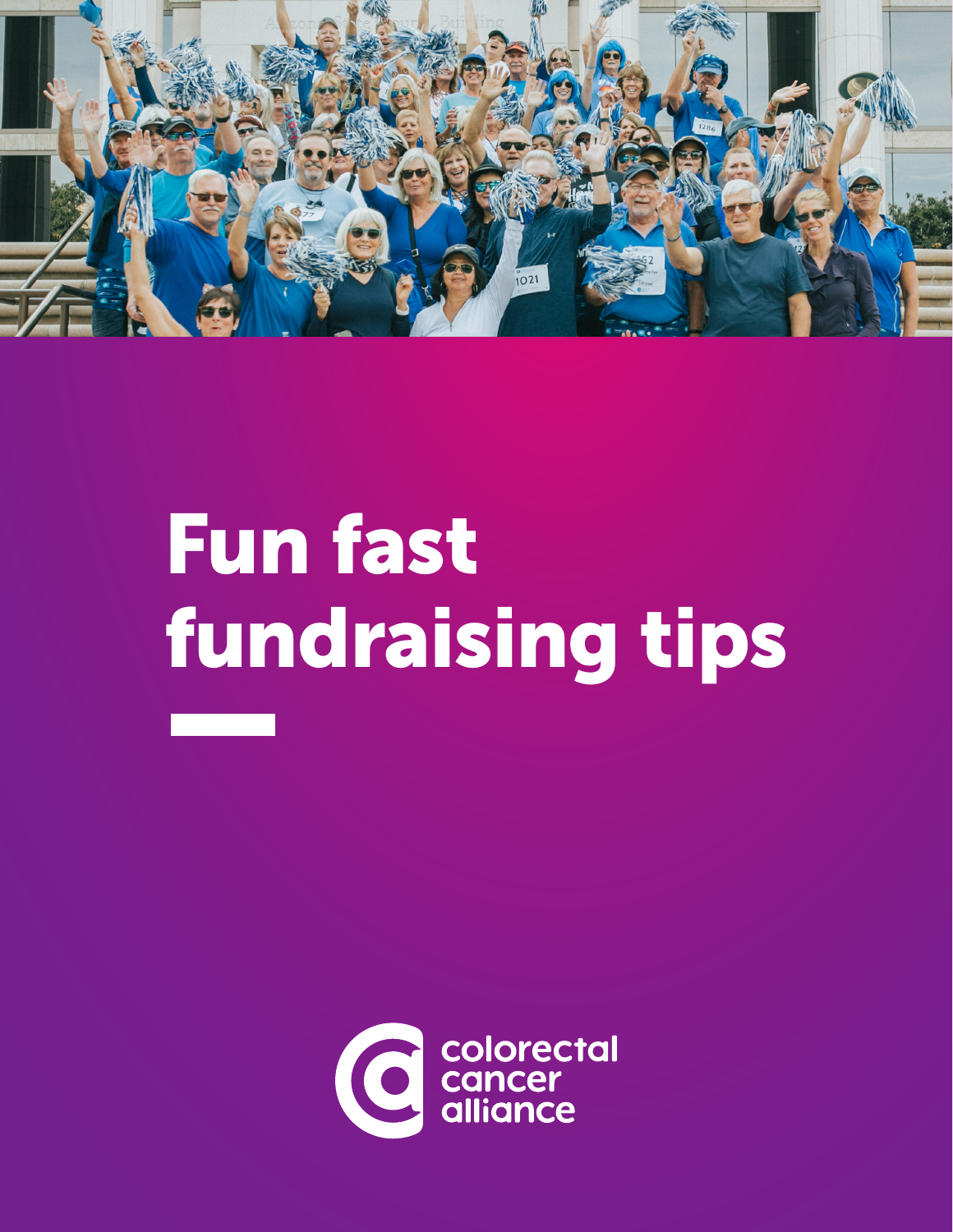## Fun fast fundraising tips

We know fundraising can be a bit intimidating, whether you're an expert or a rookie. We put together these tips to help get your initiatives off the ground and to jumpstart your fundraising success.

### Thank you, thank you, thank you!

Make sure to thank your donors! When you receive a donation, send an email or card thanking that person for supporting your efforts and helping the Alliance end colorectal cancer within our lifetime. Handwritten notes are very powerful.

If you received donations last year, thank those donors for their contributions and ask if they would support you again.

### Spread the word!

Don't be shy. Tell everyone you meet about the Colorectal Cancer Alliance and why you are fundraising. Passion attracts people, and you never know who has been impacted by colorectal cancer and might want to join or donate.

Take your involvement and fundraising goal public on Facebook, Twitter, and Instagram. Check out our social media kit for ideas on posts you can add to your page to increase your fundraising. Everyone loves a good hashtag!

Email friends and family encouraging them to donate and join your team. Check out our "Making the Ask" document for samples of emails and letters you can send to your friends and family.